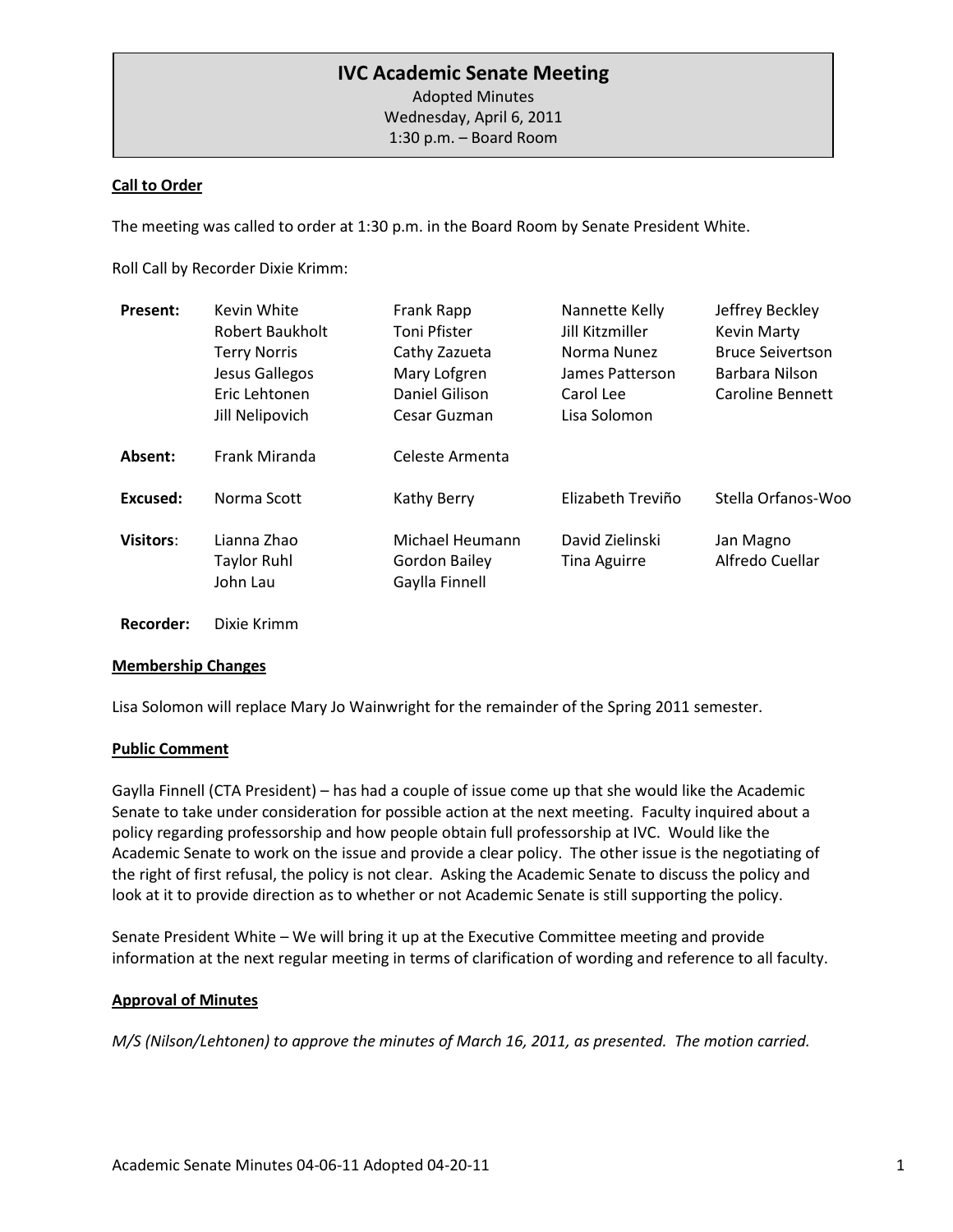### **President's Report**

President White:

- Review of Cesar Chavez Day events. Hope to continue to conduct events in years to come. Many campuses have the day off. Instead of a day off, it was decided to provide activities for students on campus to remember the contributions not only to the Valley and California but to the nation overall.
- $\bullet$  Attended area D meeting on March 26<sup>th</sup>; earlier last week he sent out the resolutions that will be considered at the Spring Plenary session April  $14-16<sup>th</sup>$ . Area D meeting was an opportunity to look at the resolutions that would be presented. If members have suggestions, ideas, questions, amendments, please send to him and he can take ideas to the Spring Plenary session.
- State Academic Senate Membership cards discussed. Visit the Academic Senate website if you have any questions.
- Sent out the by-laws, has received some comments, has put together a small committee to start working on it; a suggestion was to hold off until the fall to work through the changes. He feels that if enough info is received and there is enough time to get it through the Senate, he will try to do so; otherwise it will be worked on in the fall.
- Student success sent out an email looking at student success matrix, new laws and upcoming bills are trying to define student success, suggestions that you might have should be forwarded to Kevin.
- Carol Lee mentioned that there are several resolution item issues that need feedback provided to Kevin. Be sure to review the resolutions that will be presented at the plenary.
- Deadline to receive information relating to the resolutions will be April  $13<sup>th</sup>$ .

### **Consent Agenda**

- 1. Curriculum Committee minutes 03-03-11
- 2. Curriculum Committee recommendations 03-03-11

*M/S/C (Patterson/Nilson) to approve the above consent agenda items. The motion carried.*

#### **Action Items**

1. Tenure Review – Overhaul of the current policy

#### Discussion:

- Barbara Nilson provided an update to the revisions of the Tenure Review documents.
	- 1. In the cover letter: in reference to article 11 which is the part of the contract that deals with Tenure Review, some things were moved to a different place. Wording was worked on, tried to provide more clarification. Kathy came up with a faculty evaluation report; when there was a conflict there was no summary of what happened within the committee.
	- 2. The classroom observation form was revised, clarity provided for the numbering system. Need to teach observers to provide comments.
	- 3. Student evaluation form was outdated. Looked at other schools to find a better way to provide a more useful document.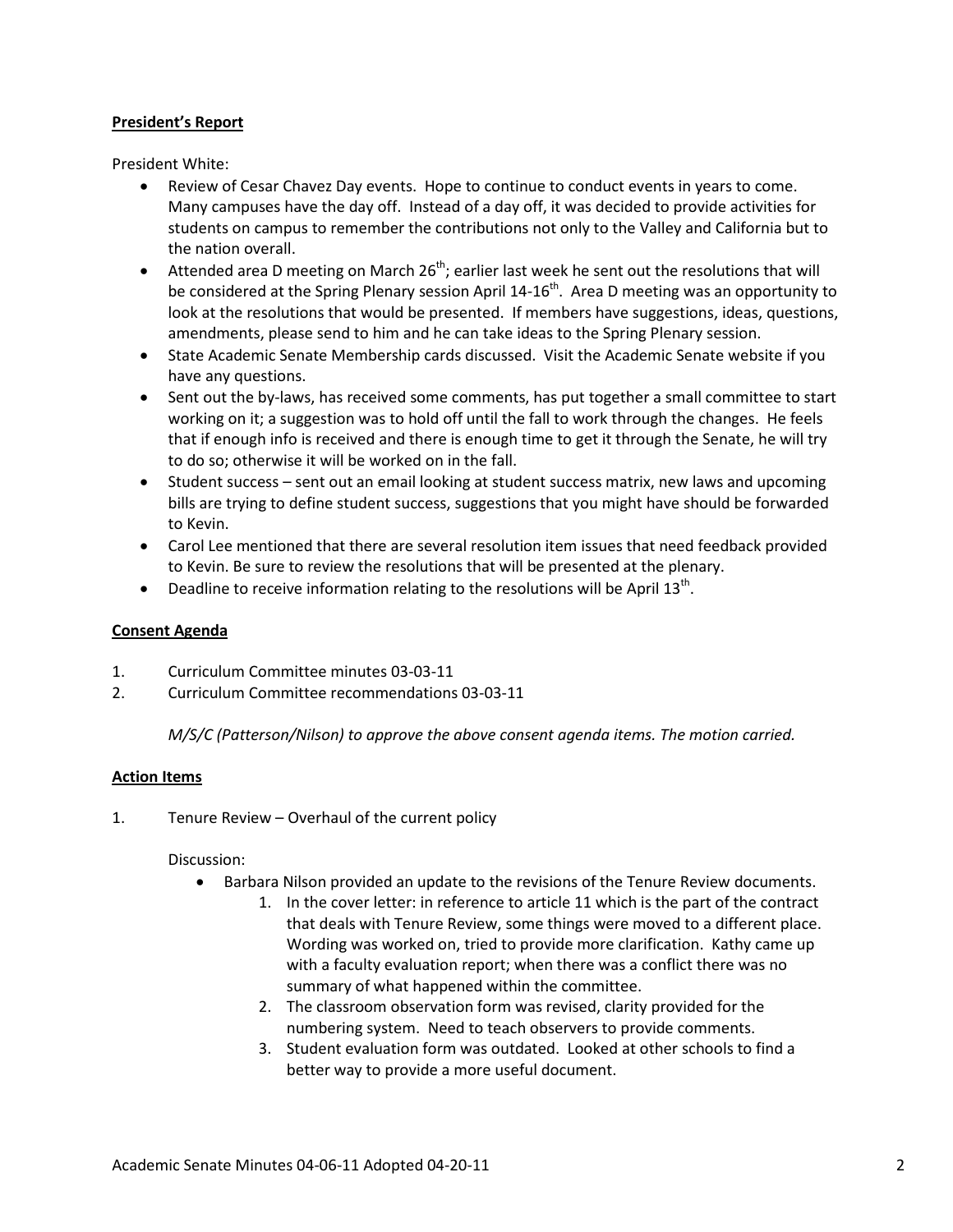- 4. Summary report has major areas where recommendations or commendations can be noted.
- 5. Syllabus there was no clear outline for what should be in the syllabus yet there are Education Code guidelines that need to be followed. This was revised to provide a guideline to the elements that were required for the syllabus. If the wording in the catalog is changed, it would be changed on the form.
- Still waiting for Library and Counseling information.
- Recommendation made by Frank Rapp: if an instructor up for tenure needed remediation in a particular class then the follow up review should be done in the same class that required the remediation.
- Michael Heumann was one of the changes to include an increase in the size of the committee? What would happen to the current reviews?
- Barbara Nilson the committee size will be increasing and would implement with new reviews.
- Taylor ACCESO is now Distance Education so the ACCESO term should no longer be used.
- Daniel Gilison regarding the DE Form the value of the numbering system is reversed.
- Lisa Solomon when looking at the forms under Article 11 under C: Evaluation Procedures which expands the committee members from 3 to 4, item #3 states "One tenured faculty member from the contract faculty member's discipline (or a closely related discipline)", in disciplines that are small who determines what the closely related discipline is?
- Carol Lee it could default to equivalency criteria. (Would need to be included in wording).
- Timeline for committee selection discussed. During the first three weeks of the semester committee should be chosen.
- Taylor clarify that faculty who teach DE courses will be evaluated by their department or dean not by the DE department.
- On-line courses were a concern for the committee; would like to ensure that on-line courses be included in evaluation process.
- Gaylla Finnell regarding CTA it is understood that if the documents were not ready more time would be given.

*M/S/C (Nilson/Patterson) to refer to the Executive Committee for further clarification. The motion carried.*

- 2. Credit-by-exam Policy revisions
	- James Patterson this is currently being worked on by the Curriculum Committee. Recommended withdrawing this item.

### ITEM WITHDRAWN

3. Rafael Santos Award – Official selection criteria

Frank Rapp reviewed the letter sent out to faculty: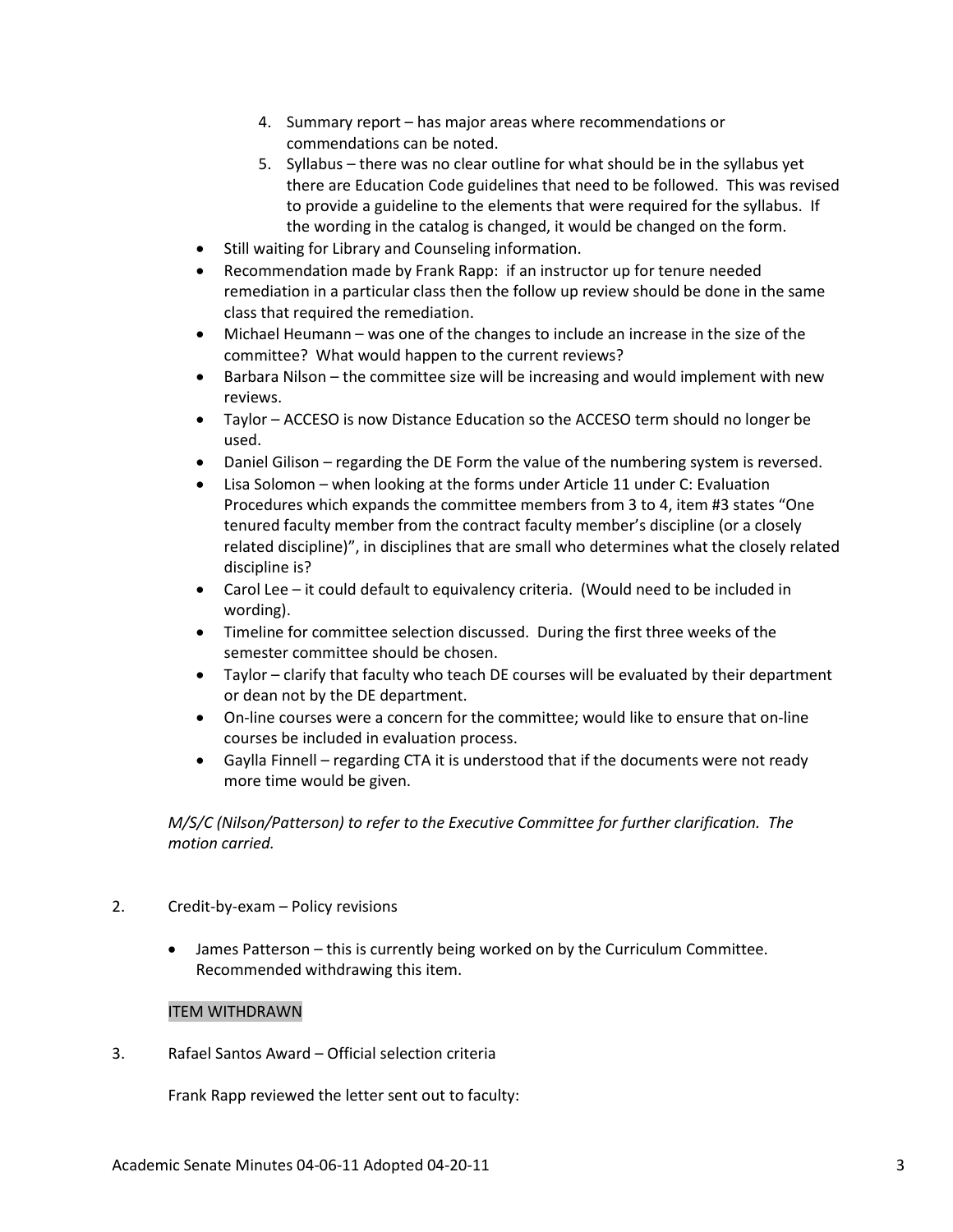#### Dear IVC Faculty,

The IVC Academic Senate is currently accepting nominations for the Rafael Santos Award for Teaching Excellence for the 2010-2011 academic year. Nominations may be for any fulltime IVC faculty member. Nominators should submit the name of the faculty member being nominated, along with a statement explaining why that faculty member is deserving of the award it the opinion of the nominator. Evidence for the nominee's excellence as a teacher, including how the nominee has made a significant and positive difference in students' lives, should be provided by the nominator. A committee composed of IVC Academic Senate senators shall evaluate the nomination statement and evidence, as well as any further evidence that the committee solicits, in order to determine who shall be the recipient of the award.

Consideration for teaching excellence may include, but is not limited to, any of the following evidence:

- Helping students become deep and long-term learners, generating positive effects in their students' lives;
- Challenging students perceptions, especially helping students to improve as critical thinkers;
- Using strong knowledge of the subject matter taught to assist students in their learning;
- Providing students with significant learning opportunities through high but realistic expectations;
- Encouraging students to pursue their educational goals regardless of what obstacles or hardships the students face;
- Demonstrating commitment to the college and community through involvement in community service.

### Discussion

- Norma Nunez would like to see a bio on Rafael Santos.
- Committee consensus to provide a bio.
- Frank Rapp volunteered to chair the committee.
- Kevin White appointed Frank Rapp as chair. Anyone wanting to participate should let Frank know of their interest.
- Frank Rapp will send out email tomorrow, deadline of Friday before Spring break for submissions.

*M/S/C (Rapp/Lee) to accept the Rafael Santos Award selection announcement and criteria letter as presented. The motion carried.*

### **Discussion and Information Items**

- 1. Election Results Frank Rapp
	- Election results from last Wednesday, March 30, 2011, for the at-large senators for the terms beginning July 1, 2011 and ending June 30, 2014 are: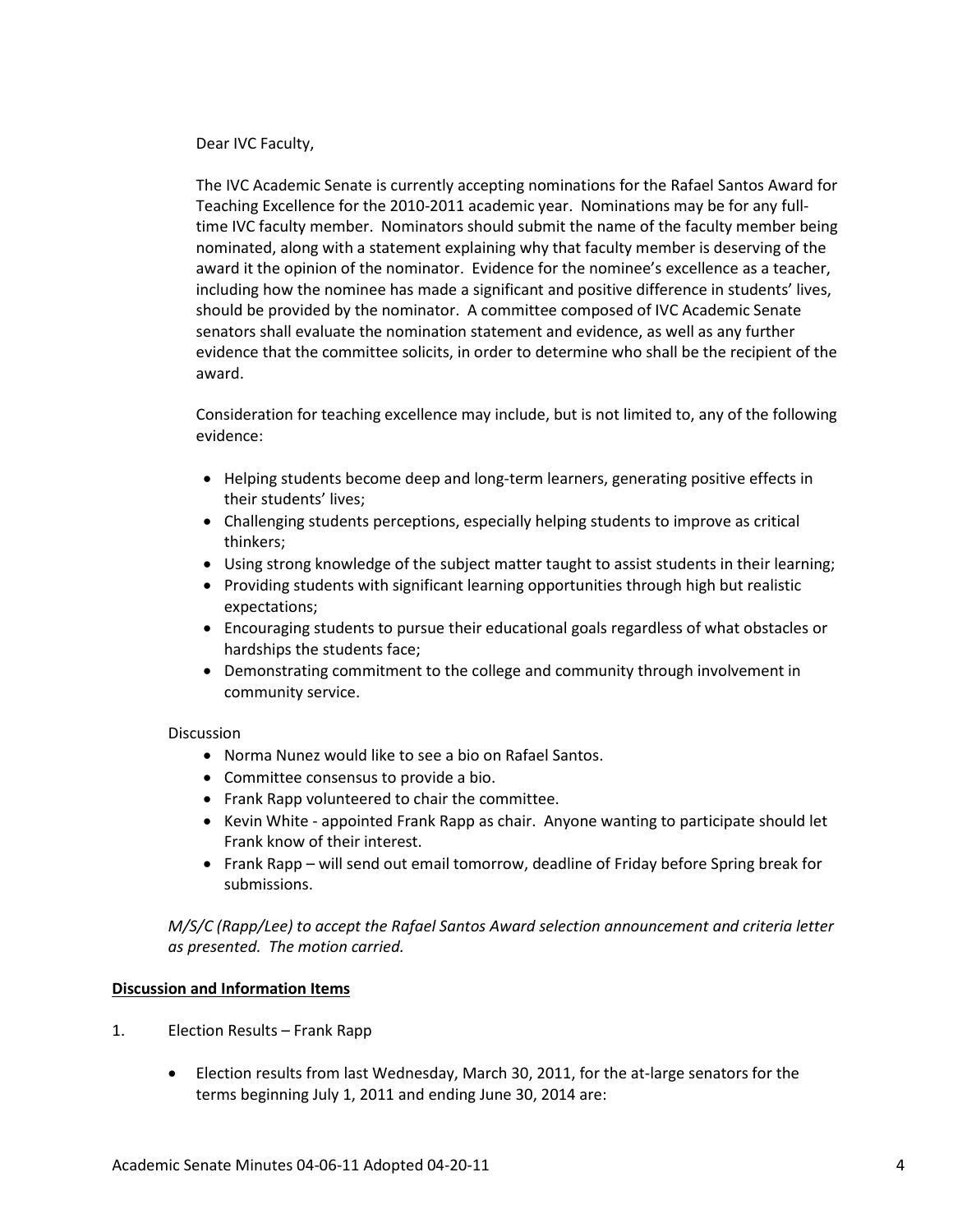- 1. Robert Baukholt
- 2. Allyn Leon
- 3. Mary Lofgren
- The president elect is Eric Lehtonen
- Adjunct only one nominee named, Monica Ketchum is the adjunct senator for the one year term beginning July 1, 2011 and ending June 30, 2012
- 2. Campus Reorganization Expanding the discussion
	- Kevin White Academic Senate had the position of supporting the reorganization as long as it was cost effective.
	- Cost is a major factor. Dr. Gould mentioned a \$47,000 savings; the CTA found a deficit of over \$200,000. We need to get some cost figures to help with how it is looked at.
	- Another issue is college size; according to the accreditation process we were moving into being a medium size college; now with the cuts made by the state we may be moving back toward a smaller sized campus. When we are looking at the reorg we need to look at the reorg in terms of cost and effectiveness. Evaluation of faculty is more efficient. If we recommend that there be changes, we need to look at the departments; some of the workload among the deans may not be equitably apportioned. Another item to look at is personalities; it was a consideration as part of the realignment of the divisions.
	- Michael Heumann not only look at instruction but also at student services.
	- Carol Lee need to look at the entire campus, a global perspective to make recommendations.
	- Kevin White will bring back to Executive Committee further refine and then bring back more information to the committee.
	- Bruce Seivertson what is the timeline?
	- John Lau will look at how much information can be provided, will be able to get back to the Senate President next week.
	- Kevin White will make this an urgent issue.
- 3. Annual Fundraiser Mark your calendars Mary Lofgren
	- Changed the title of the scholarship to the Dennis Carnes Academic Senate Transfer Scholarship –paperwork has been completed and the foundation will get it today, should go up on the foundation and financial aid website. Need to get students to apply; must be transfer student, 3.0 or higher GPA, must answer 3 questions, and get 2 recommendations from faculty along with general scholarship requirements. Listed 4 scholarships at \$500 to start out with, can offer more if funds are available. Fundraiser will be at Frank Rapp's house, May  $27<sup>th</sup>$ , 2011.
	- Senate members discussed donation items, ASG representative will mention at their meeting. Contributions can be requested of outside organizations/agencies, not just from senate. Ideas shared.
- 4. 11 Month Campus Exploring this cost saving option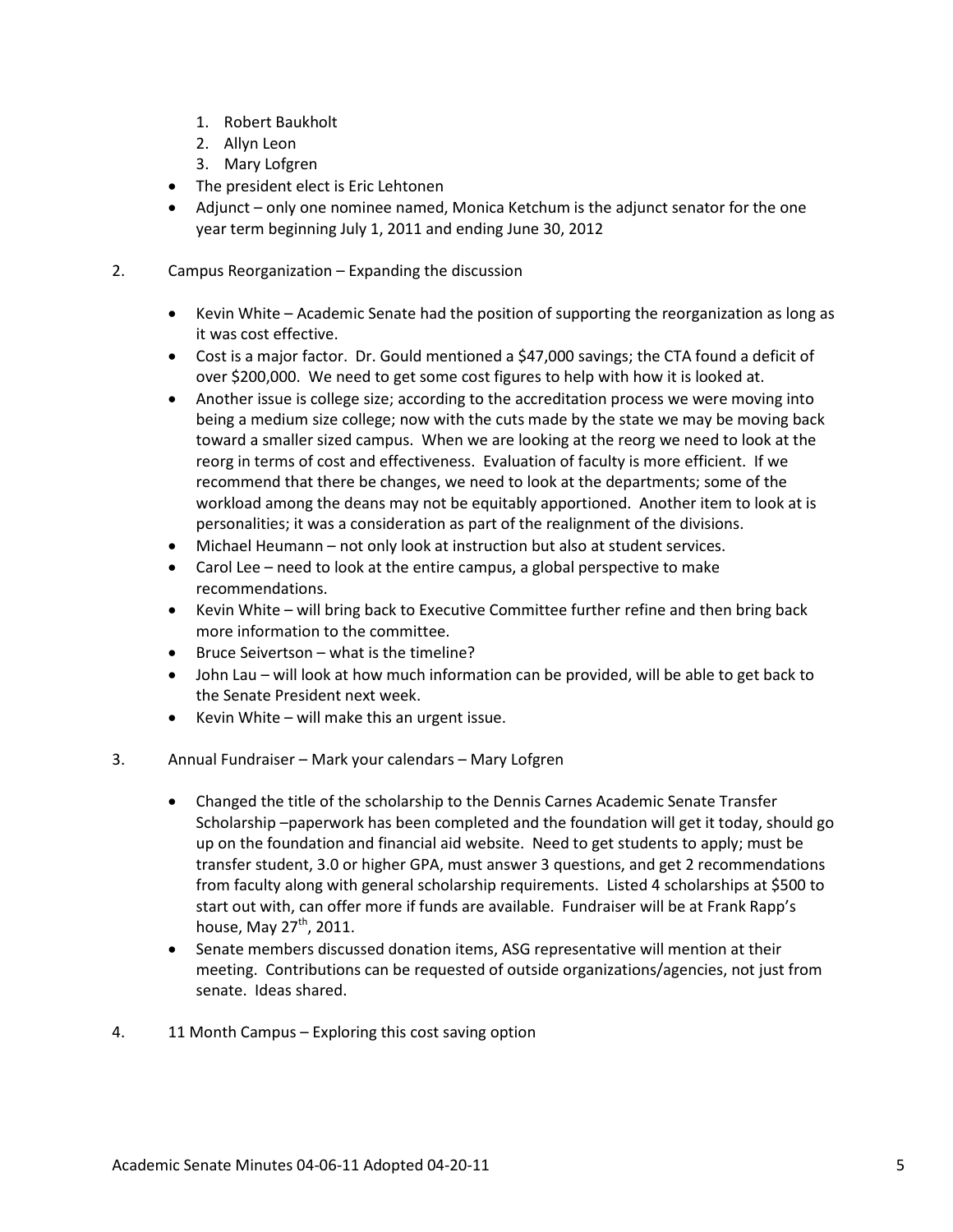- Kevin White our campus spends about 3 million dollars per month; by moving to an 11 month campus it is one way to reduce the budget. The Academic Senate wants to be involved to make recommendations regarding cuts and reduction in services.
- John Lau important that we look at every department to be sure that we are all on the same page; needs to be a campus wide issue.
- Kevin White What are some of the feelings of the members?
- Jan Magno if the idea is to close down for one month, for example July, there are many parts of the campus that cannot stop business completely. Financial Aid is extremely busy during that time; admissions must still process documents; maintenance needs to take care of grounds and there is no way to serve the community by closing for an entire month. If the month can be spread over different times without interrupting services that would be something to consider.
- Kevin White may be scaling it down to just the essential services.
- Norma Nunez they are closed on Fridays during the summer already, maybe as Jan suggested we can spread out the closing over different times.
- Lisa Solomon if the calendar is already set, it makes it difficult to determine when you can move to an 11 month calendar; this is something that can be considered but not enacted.
- Discussion ensued.
- 5. Reduction in Services Exploring this inevitable reality
	- Kevin White this follows the previous issue; as we look at cutbacks, we will be looking at reduction in services.
	- John Lau when there are service reductions we need to look at our expectations.
- 6. Hands Across California Empowering your students to participate
	- Kevin White encouraged members to allow students to attend. (April 17, 2011)
	- Discussion ensued. Lisa Solomon mentioned that students had asked if something was going to be done locally. ASG representative will bring up at next meeting. Krista Byrd mentioned that they would be getting a free ride and lunch to attend.

### **Reports**

Past President Bruce Seivertson:

- Dennis's celebration of life was a wonderful activity. Barbara presented comments made on rate your professor .com. Power point was presented as well. Will put the power point on his webpage.
- Will be attending the Association of American Geographers Conference, will share information at the next meeting.
- Relay for life, raised a record amount, (\$105,000)

Treasurer Norma Nunez:

• No report at this time

VP of Instruction Kathy Berry:

• No report at this time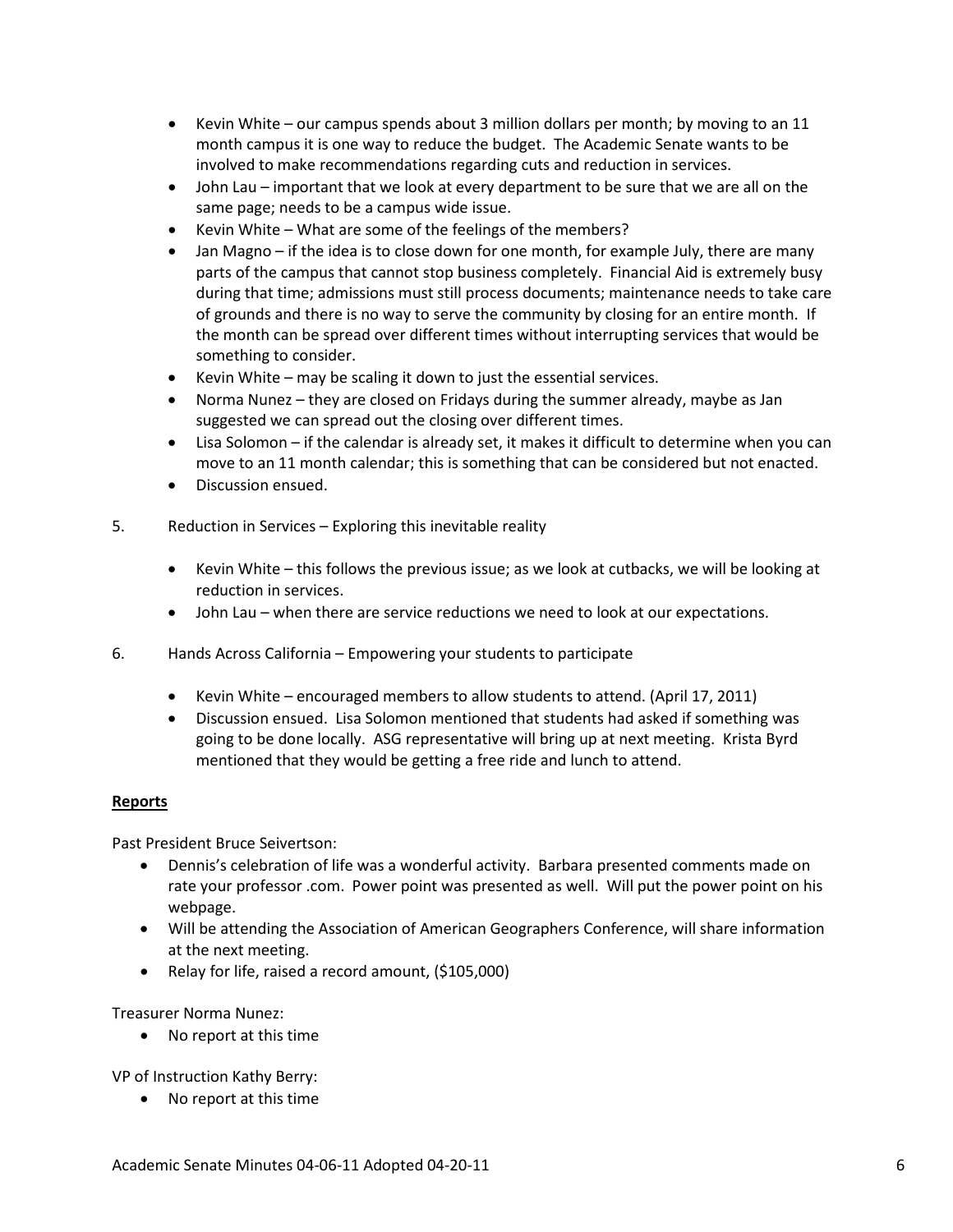Chief Financial Officer (CFO) John Lau:

• Art gallery opening in May.

Basic Skills Initiative (BSI) Coordinator Frank Rapp:

- Has received the Basic Skills accountability report for this year. Anyone interested can contact Frank.
- Attended a workshop regarding accelerated courses, to reduce the number of basic skills courses and to increase student success, retention, and persistence. There has been success with programs that have piloted this method of offering basic skills.

Student Learning Outcomes (SLO) Toni Pfister:

- Next Thursday, April  $14<sup>th</sup>$ , 2011, from 4:00-5:00 pm in room 202, the third annual Outcomes Best Practices Celebration will take place.
- Has reviewed cycle assessment forms, 15% more were turned in than in 2008-2009, will be writing a report. More comments on improved teaching, improvement in their exams process. Need more workshops.
- Thanked Academic Senate for supporting her attendance at the recent Accreditation conference that she attended. Provided update on topics discussed at the conference.
- Two new committee members: Frank Hoppe and Mary Ann Smith.
- 207 completed cycle assessments. The most recent change is that the SLO's and identifications are now to be put into CurricUNET. Will be revising the second page of the SLO document.

Associated Student Government (ASG) Jesus Gallegos:

- Hands Across California will be leaving for San Diego around 10:00 am.
- Disability Awareness and Cesar Chavez Day had good turnouts.
- Two ASG members and Mr. Lopez attended a general session in Sacramento and brought back information. Focused on Hands Across California.

Contingent Faculty Representative:

• Nothing to report at this time

Collective Bargaining Units Gaylla Finnell:

• Nothing to report at this time

#### **COMMITTEES**

- 1. Curriculum Committee James Patterson – meets tomorrow; we have a full agenda.
- 2. Tenure Committee Nothing to report at this time
- 3. College Council